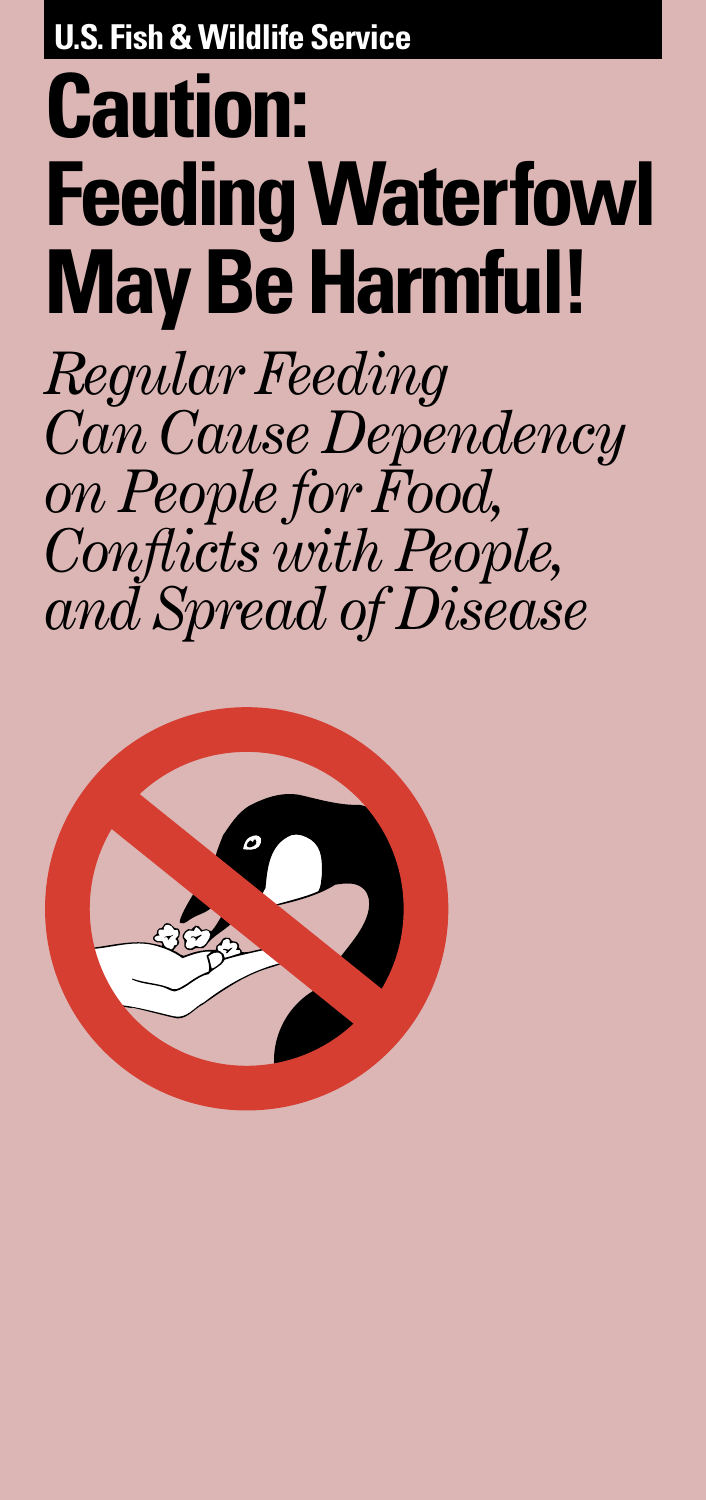## *The human future depends on our ability to combine the knowledge of science with the wisdom of wildness.*

*Charles Lindbergh*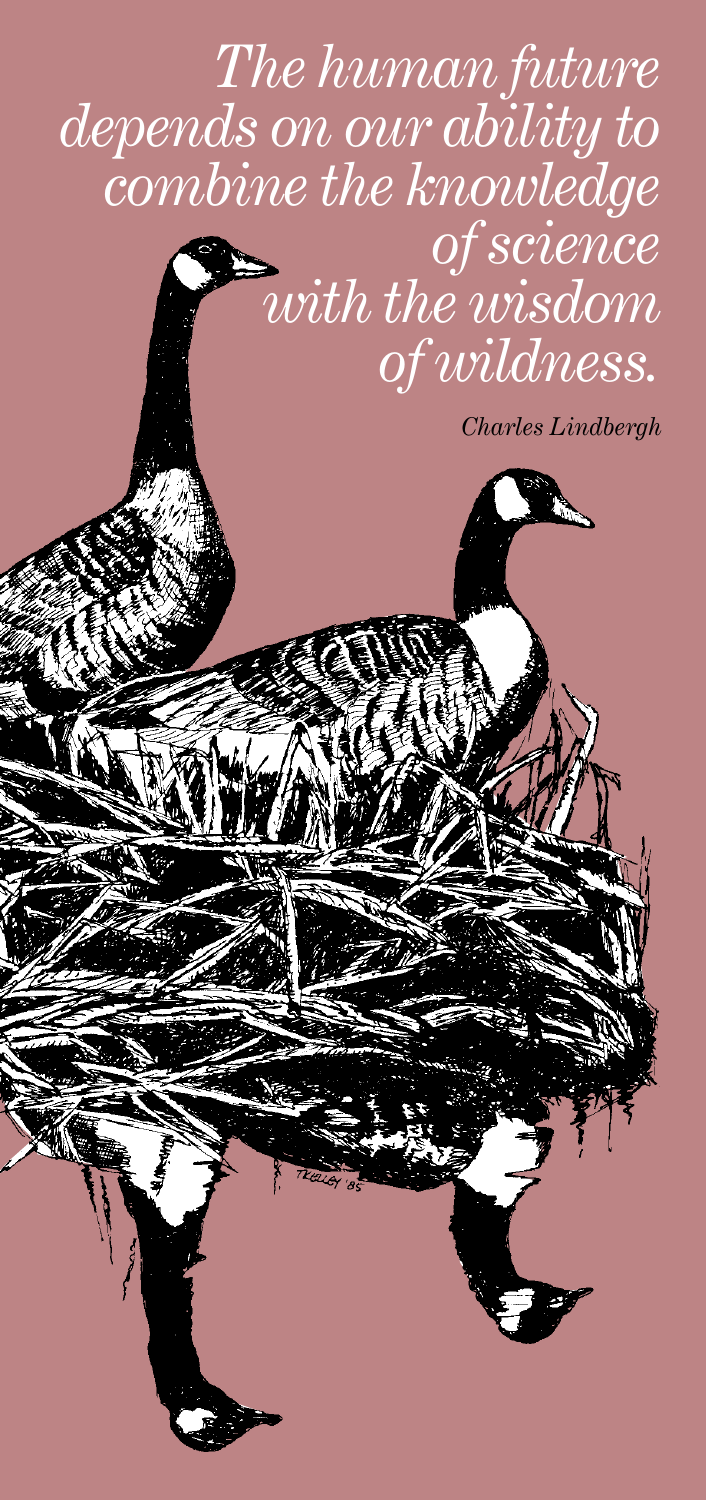Over the centuries waterfowl have developed patterns of seeking out and feeding on highly nutritious marsh and grassland plants. These preservation patterns are passed on to each succeeding generation. Survival of waterfowl ultimately depends upon their ability to make use of food and habitat sufficient to maintain healthy populations.

In northern regions of the United States the extreme cold and blanketing snow of the autumn and winter months severely reduce the quality and quantity of marsh and grassland plants. Thus, each year most waterfowl, like many other birds, migrate tremendous distances south in search of food and habitat to carry them through the winter months. In the spring they again migrate, this time returning to their northern breeding grounds.

Not all waterfowl, however, complete the entire migration cycle. Many are sidetracked when they stop to feed and rest in the lakes and marshes found in suburban environments. There they are observed by city

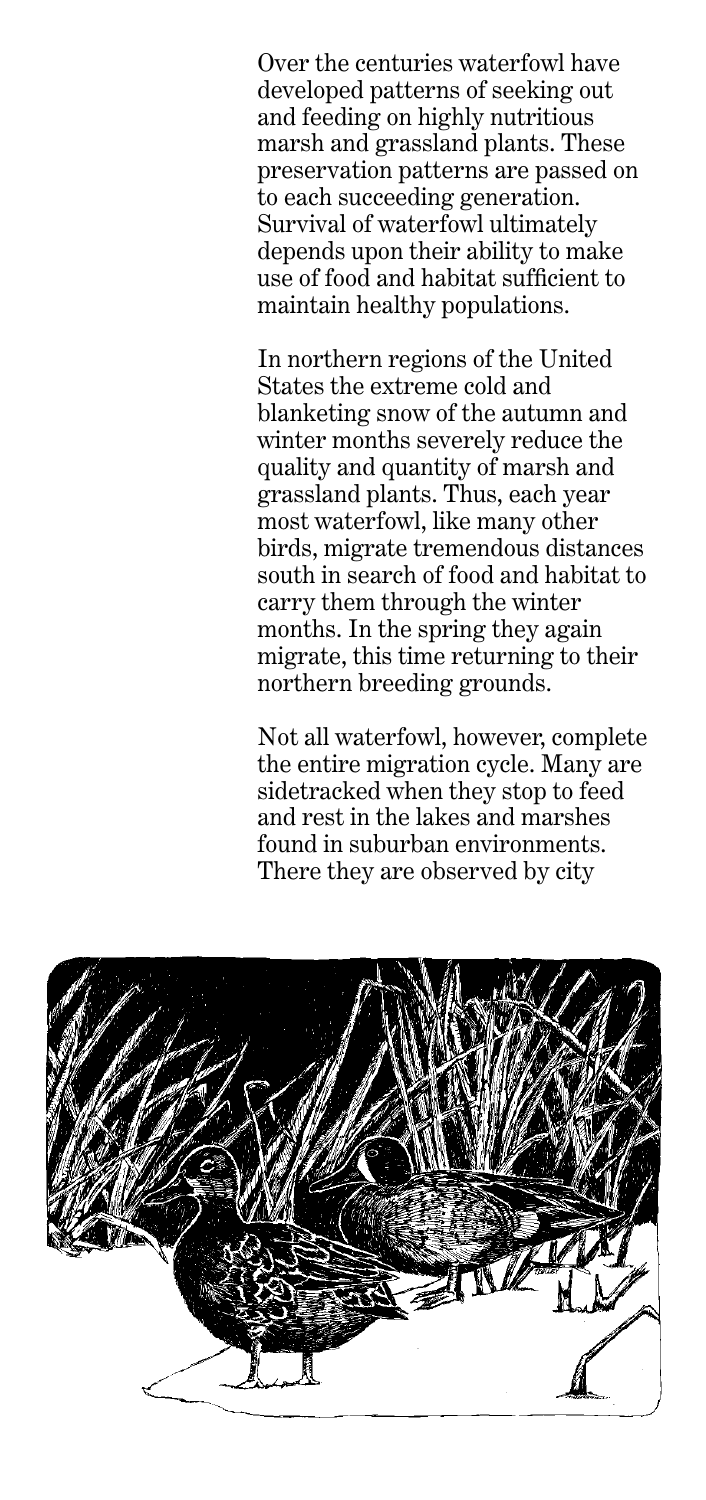dwellers who enjoy the beauty of these magnificent wild birds. And there they are fed by people who unknowingly are enticing the birds into delaying their migration or foregoing migration altogether.

Many urban environments can provide sufficient space and food for *small* populations of waterfowl. However, as thousands of waterfowl concentrate in areas because handouts are easily attainable, the once *wild* birds can soon become tame, lose their fear of people and pick up habits that conflict with the human population and the birds' natural patterns of migration. Lack of fear of cars or planes can cause traffic and safety problems as birds stroll across roadways or fly across airport runways. Of increasing public concern is the damage waterfowl cause to parks, golf courses and residential lawns where large numbers of birds graze and defecate on the grass. Excess nutrients in ponds, caused by waterfowl droppings, may also result in water quality problems such as noxious algal blooms in the summertime.

Food handouts often result in large numbers of birds competing for very limited food supplies in small, concentrated areas. Such crowding and competition for food, combined with the stress of less nutritious food and harsh weather, increases their susceptibility to life threatening diseases like avian cholera, duck plague and avian botulism. These diseases have the potential to kill off large numbers of waterfowl.

The end result of this seemingly kind and generous act of feeding waterfowl can be a continuing cycle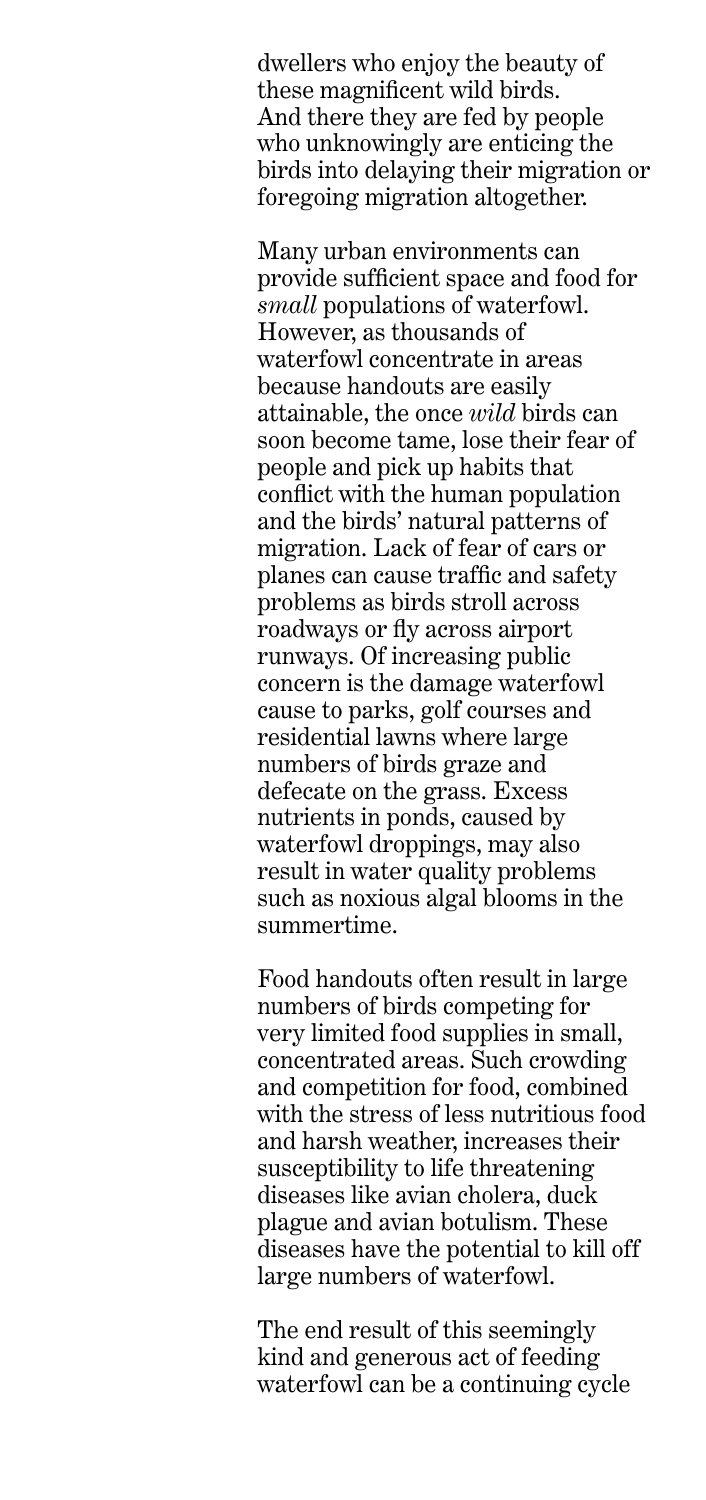## **Transmission of disease through a flock of geese**

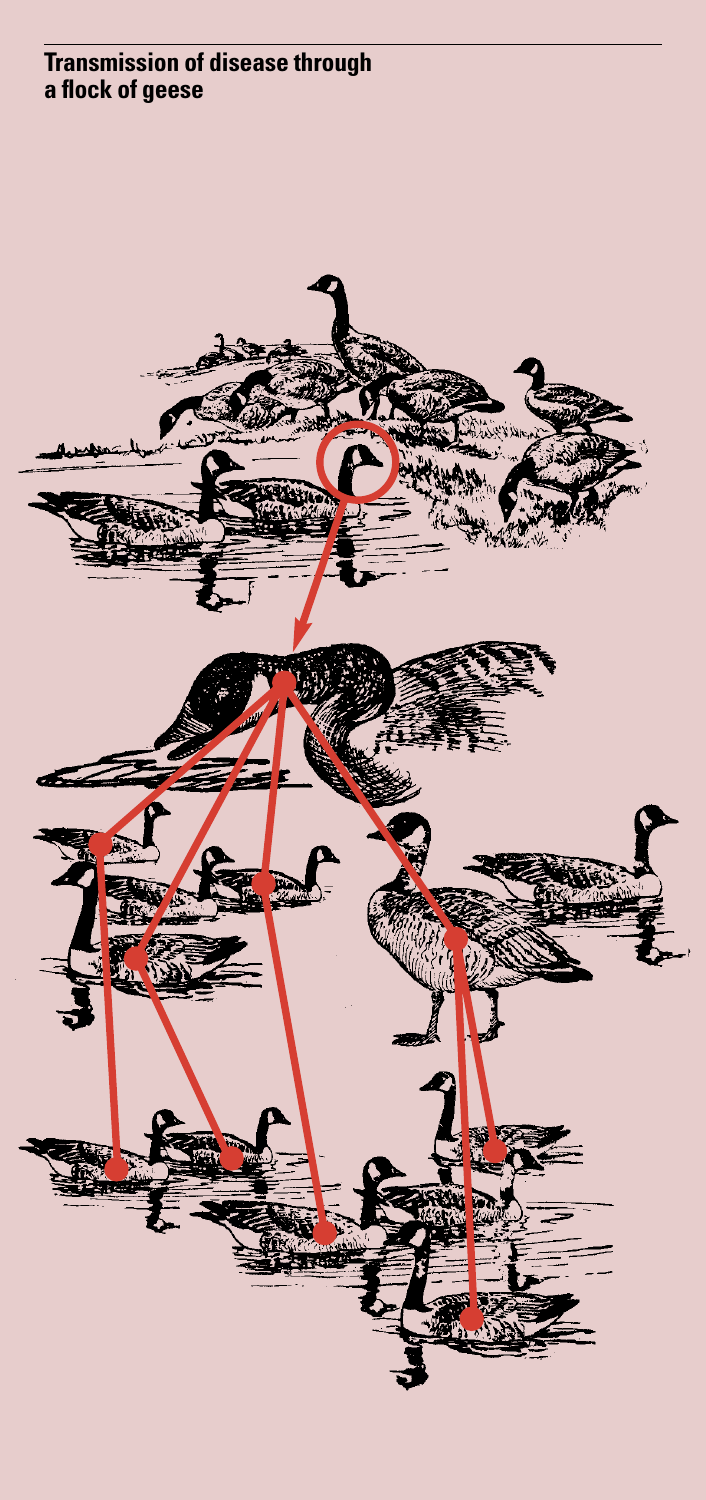

of the birds becoming injurious to people and being subjected to diseases that can spread as easily as humans spread the common cold.

An infected bird may spread the disease to many other birds by infecting the water supply. When the birds are scattered over a large area this does not pose a serious problem. However, when the birds are bunched close together, their chances of contracting disease increase and the result may be disastrous.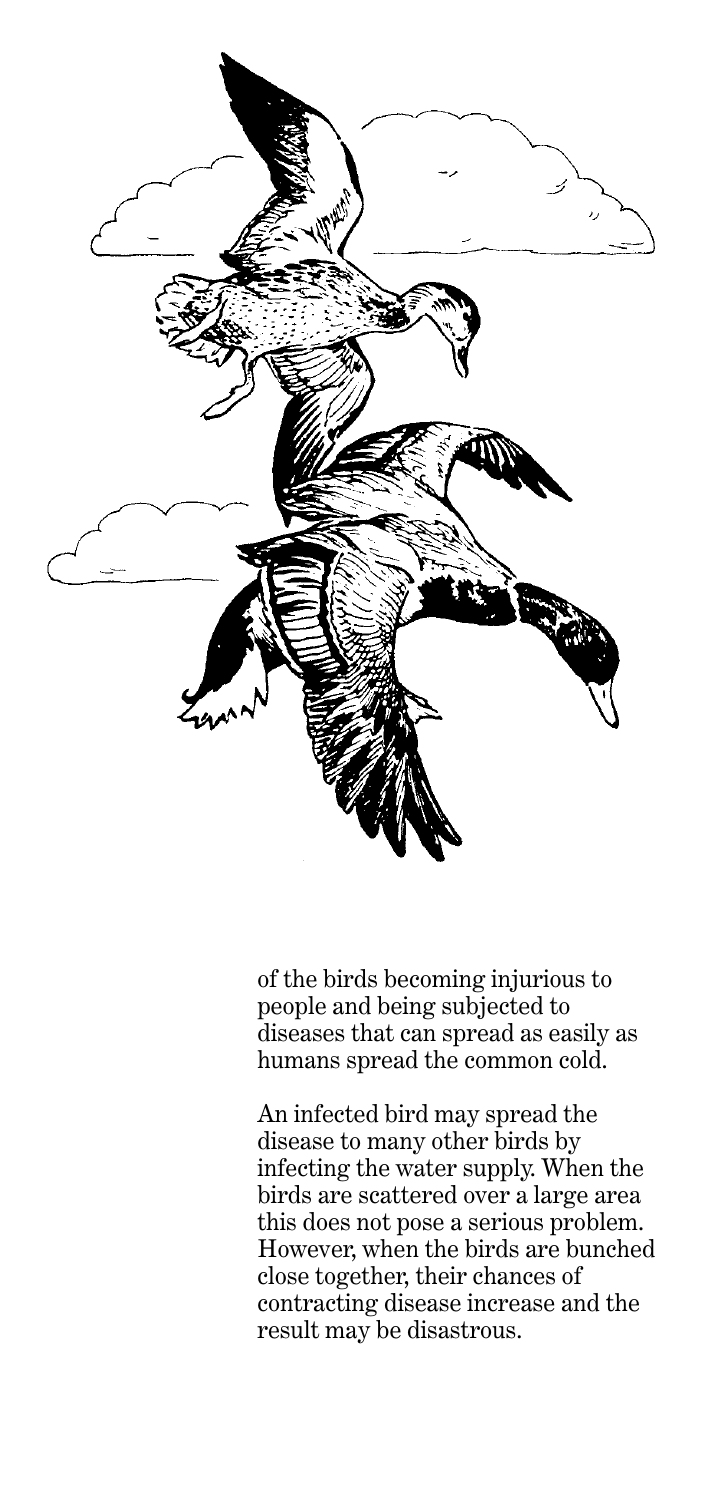## **If you care for waterfowl, here is what you can do to help them retain their "wildness" and maintain their well-being.**

Stop feeding them! They don't understand the problem—you do.

Purchase a Federal Duck Stamp at post offices, many sporting goods stores, or National Wildlife Refuges or call 1-888-534-0400 to order by mail. Proceeds from the sale of these stamps are used to purchase wetland habitats that become a part of the National Wildlife Refuge System which provides habitat for the conservation of our Nation's waterfowl and other wildlife.

Learn more about waterfowl by visiting a library, nature center, museum, state wildlife management area or a National Wildlife Refuge. Or visit the Fish and Wildlife Service's Internet homepage at http://www.fws.gov/. Then teach others what you know.

*Painting by Robert Hautman for use on the 1997 Federal Duck Stamp*

Preserve the spirit of America by allowing waterfowl to stay wild. Observe and appreciate them from a distance.